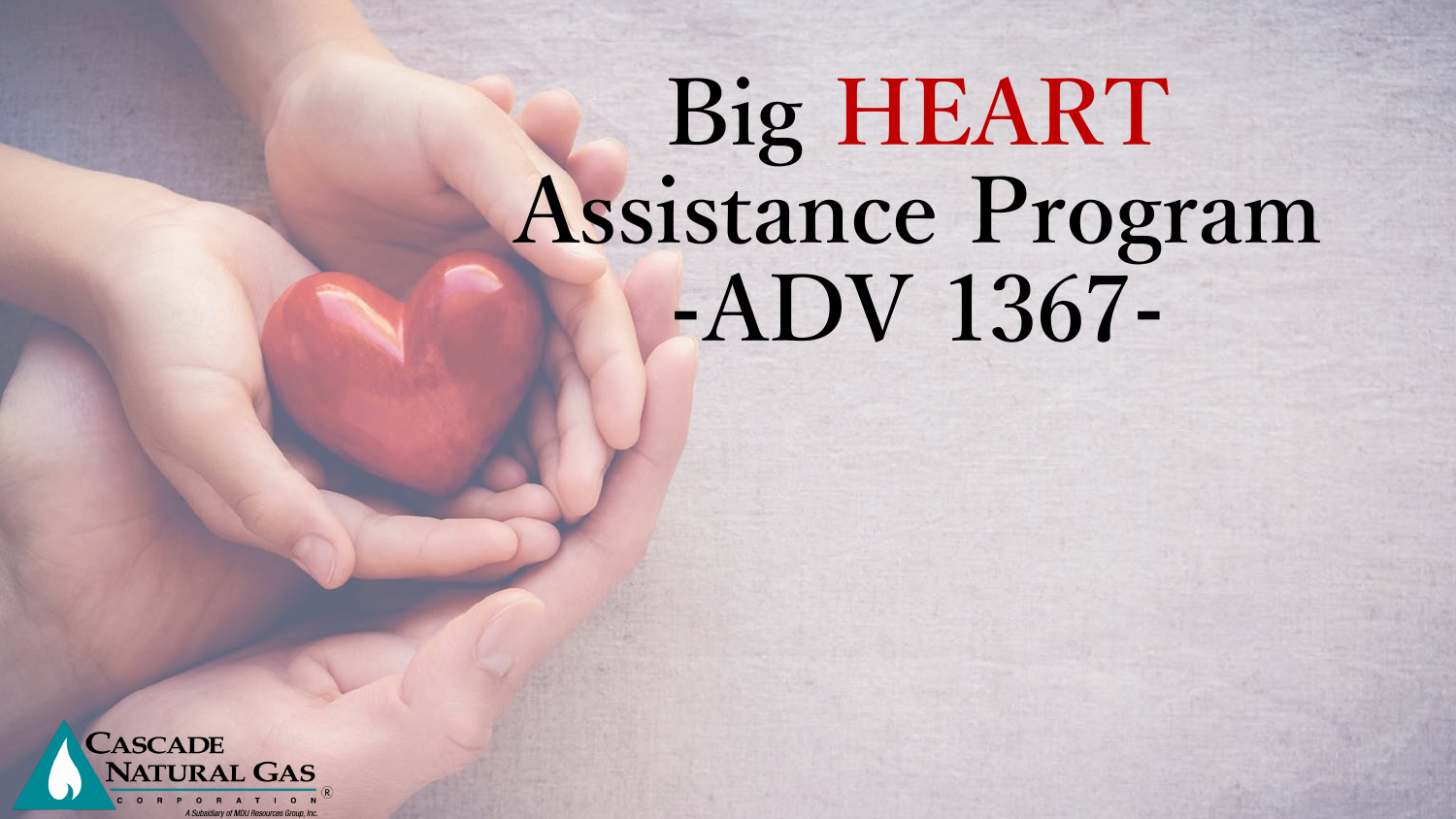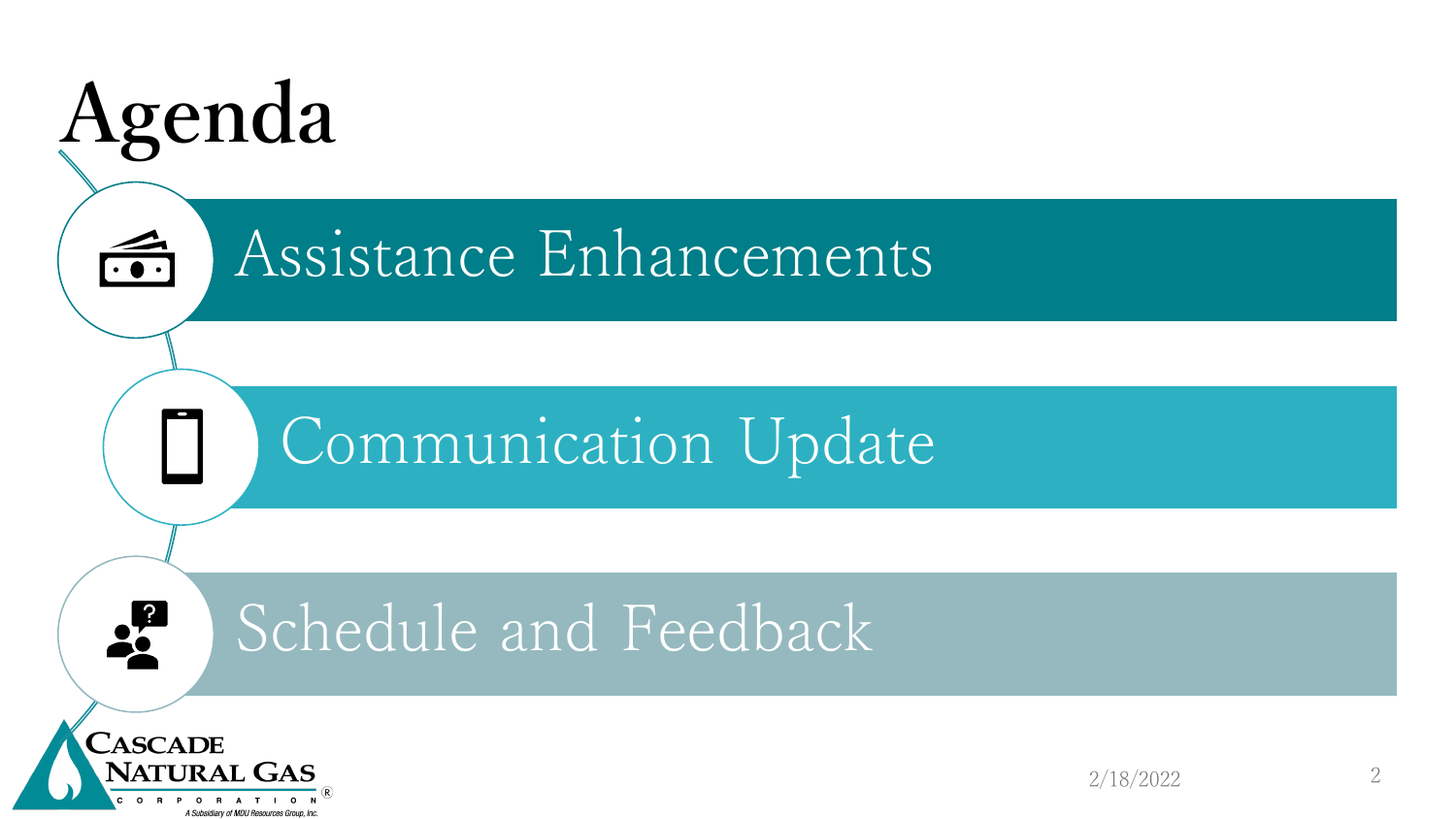# **Current BHG Overview**

- Minimum burden and barriers to participate.
- Doesn't disqualify customers from other assistance, nor asks for payment upfront.
- Two types of grants: *Automatic Hardship* and Financial Hardship (Customers who verbally express C19 hardship receive assistance based on benefit curve to determine grant amount).
- Time Payment Arrangements (TPAs) for outstanding balances (24-months for Residential; 6-months for Commercial).



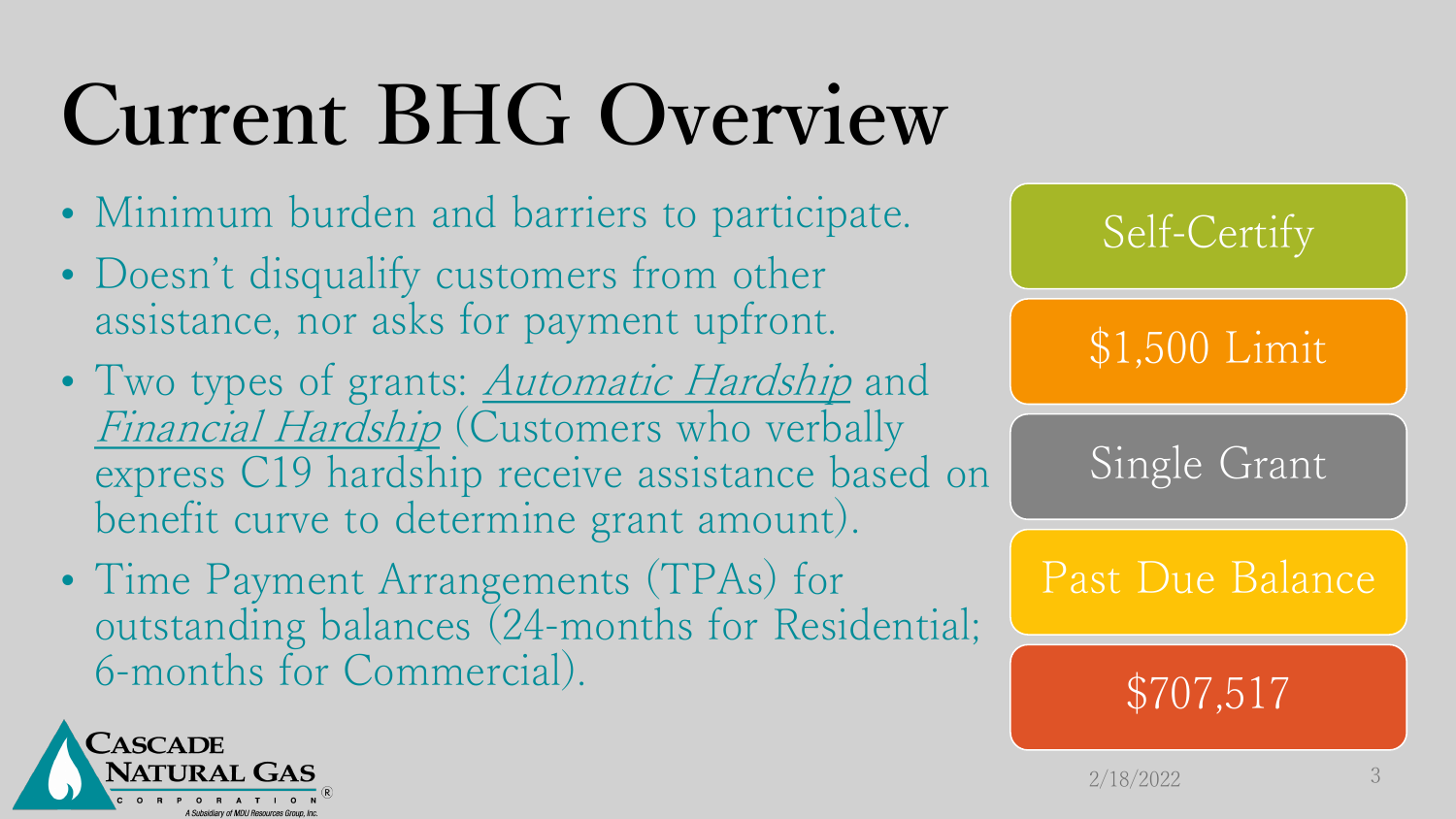# **ADV 1367 BHG Enhancements**

- Remove verbiage due to C19 requirement and allow customers who verbally express hardship.
- Remove termination date to be open-ended until funds are spent, or Commission closes the program.
- Modifications are meant to be a 'bridge' until Cascade's Energy Burden Discount Program (EBDP) is up and running in Q4 2022.



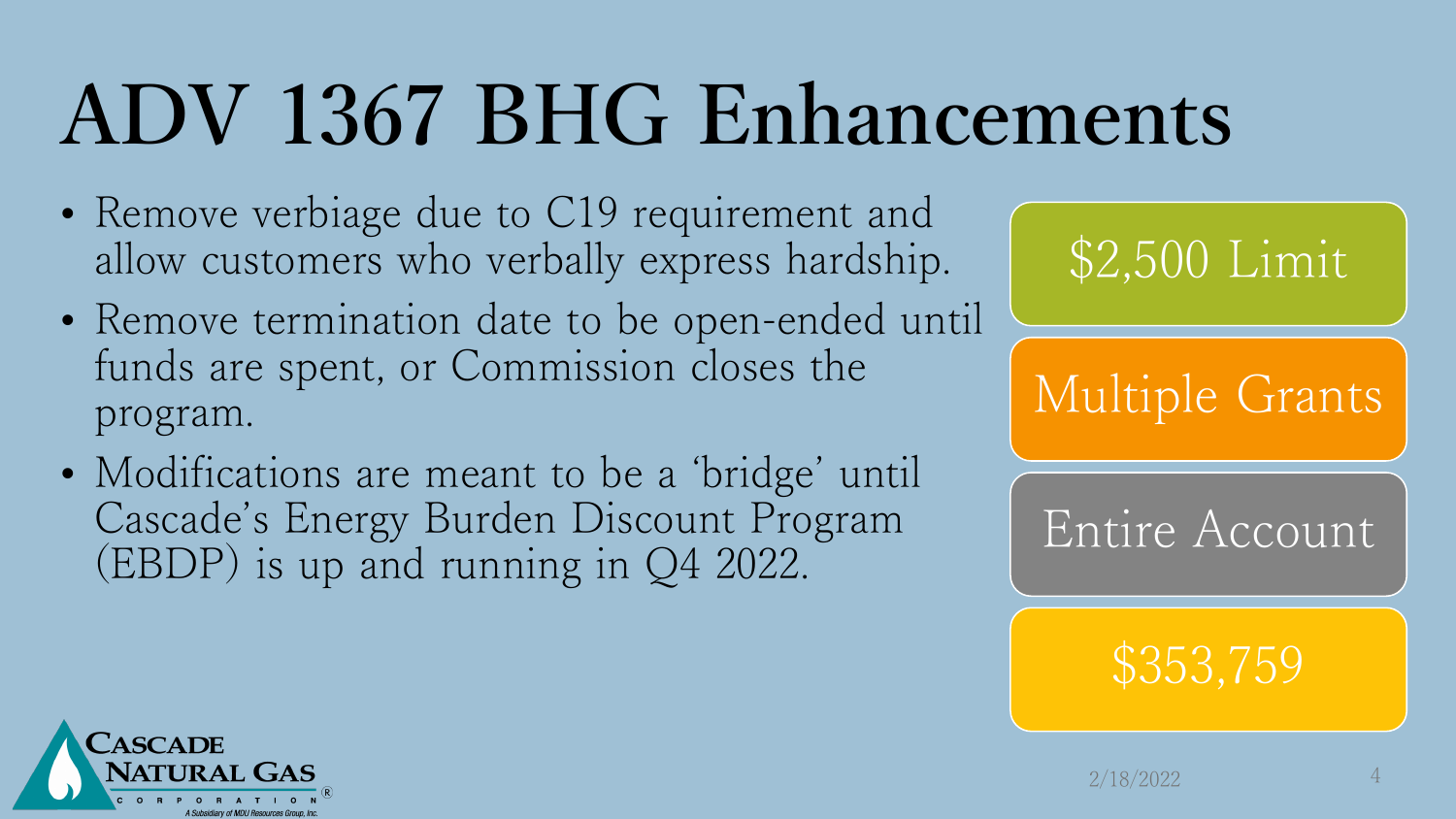#### **Reasons for BHG Enhancements**

 $12.0\%$  — 10.0% Den sterre en de la partie de la partie de la partie de la partie de la partie de la partie de la partie de la<br>Décrette de la partie de la partie de la partie de la partie de la partie de la partie de la partie de la part 8.0% 6.0% 4.0% 2.0% 0.0%  $4/1/2021$   $7/1/2021$   $10/1/2021$   $1/1/2022$  $-$  OR  $\cdots$  WA CASCADE

Auto Grants

CORPORATIO A Subsidiary of MDU Res

Weekly Grants



2/18/2022 5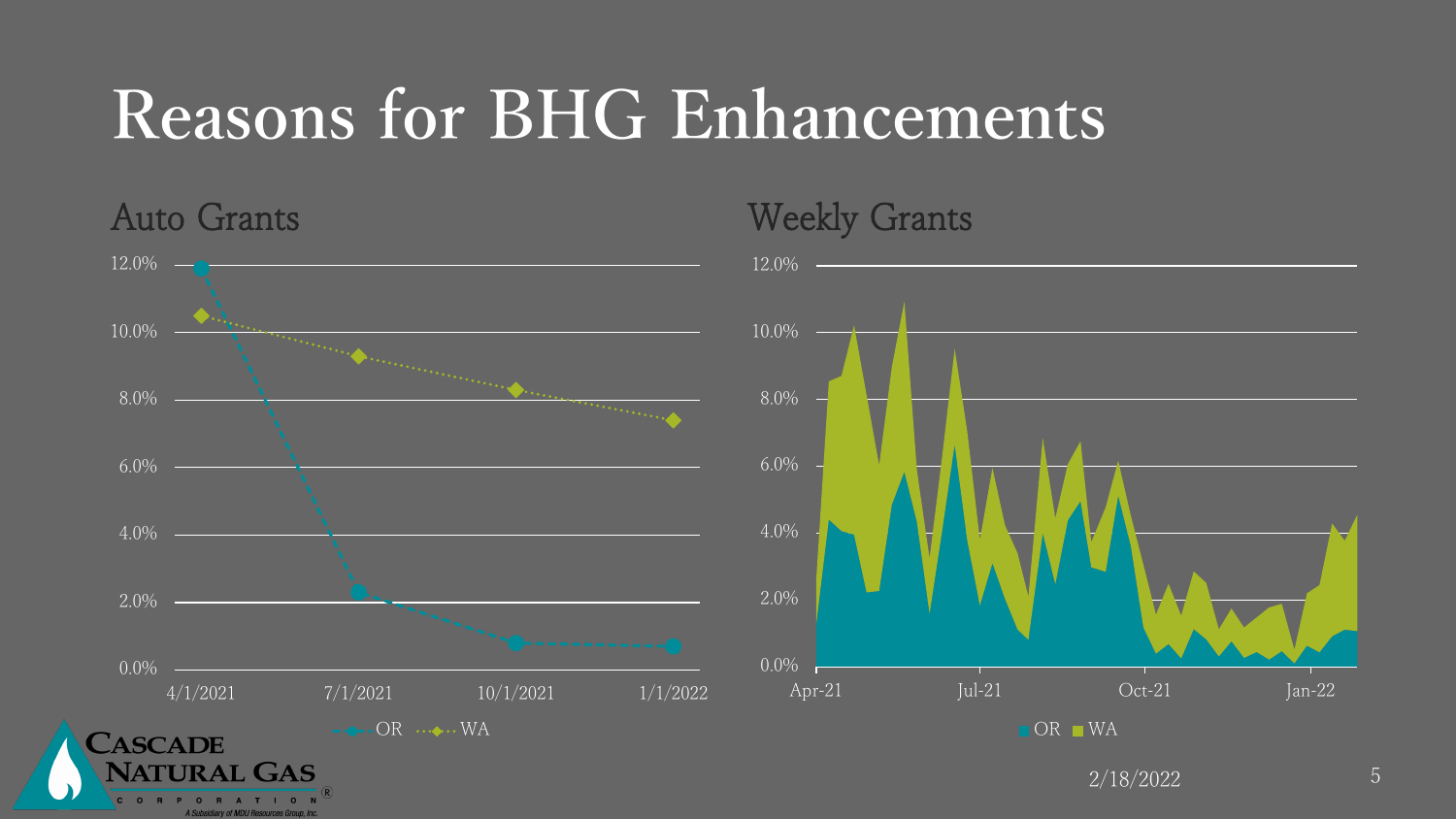## **Arrears Below Pre-C19 Levels**

#### Residential

|                      | Jan<br>2019 | Jan<br>2022 | % Delta   |
|----------------------|-------------|-------------|-----------|
| $#$ of Accts         | 5,971       | 4,807       | $-19.5\%$ |
| <b>Total Arrears</b> | \$527,083   | \$446,982   | $-15.2\%$ |
| 31-60 Days           | \$356,655   | \$322,253   | $-9.6\%$  |
| 61-90 Days           | \$91,606    | \$67,584    | $-26.2\%$ |
| $> 90$ Days          | \$78,822    | \$57,146    | $-27.5\%$ |

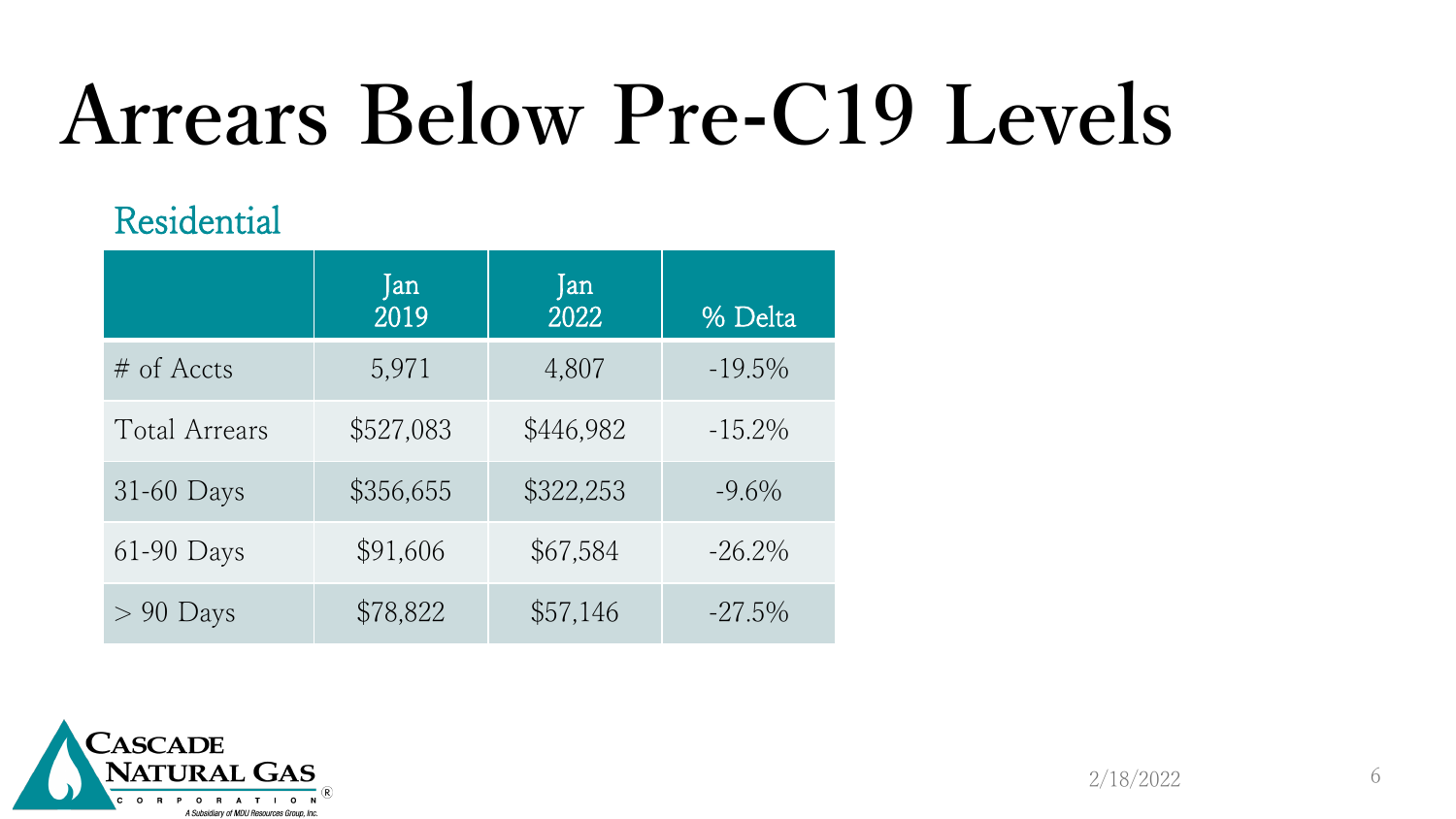## **Customer Communication Update**

Auto Grant recipients receive letters, auto calls, and emails (if opted in) advising of the grant.

For the FH grant recipients, Cascade sends letters, auto calls, and emails (if opted in) to all past due customers to advise them they may qualify, even if they have previously received a grant.

Post new info on our website, social, and bill onserts.

Cascade will train our CSRs on program changes as well as shift away from it being C19 relief. Consider "trauma informed" training, if the stakeholders feel it's appropriate and are willing to share their training with us.





2/18/2022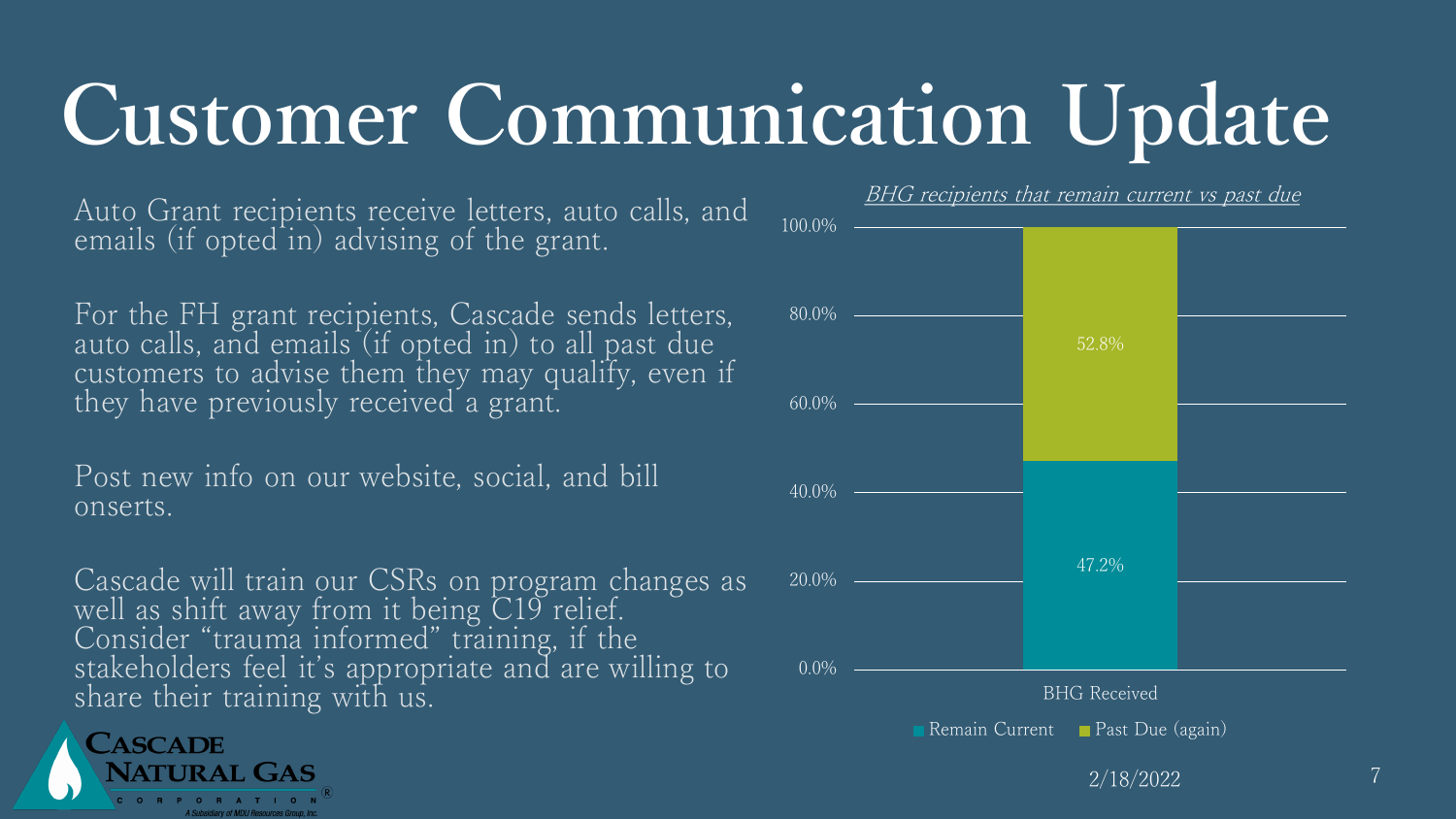### **Schedule and Feedback**

Feb - March

- ADV 1367 Feedback
- ADV 1367 Open Meeting (3/8)
- ADV 1367 Effective (3/9)

#### April - May

- Run auto grant report  $(4/1)$
- Draft EBDP proposal (4/30)
- Receive EBDP Feedback  $(5/16)$

• File EBDP with OPUC  $(6/1)$ 

June - July

• Internal EBDP Execution  $(7/1 - 9/30)$ 

#### Oct - Nov

#### • Launch EBDP